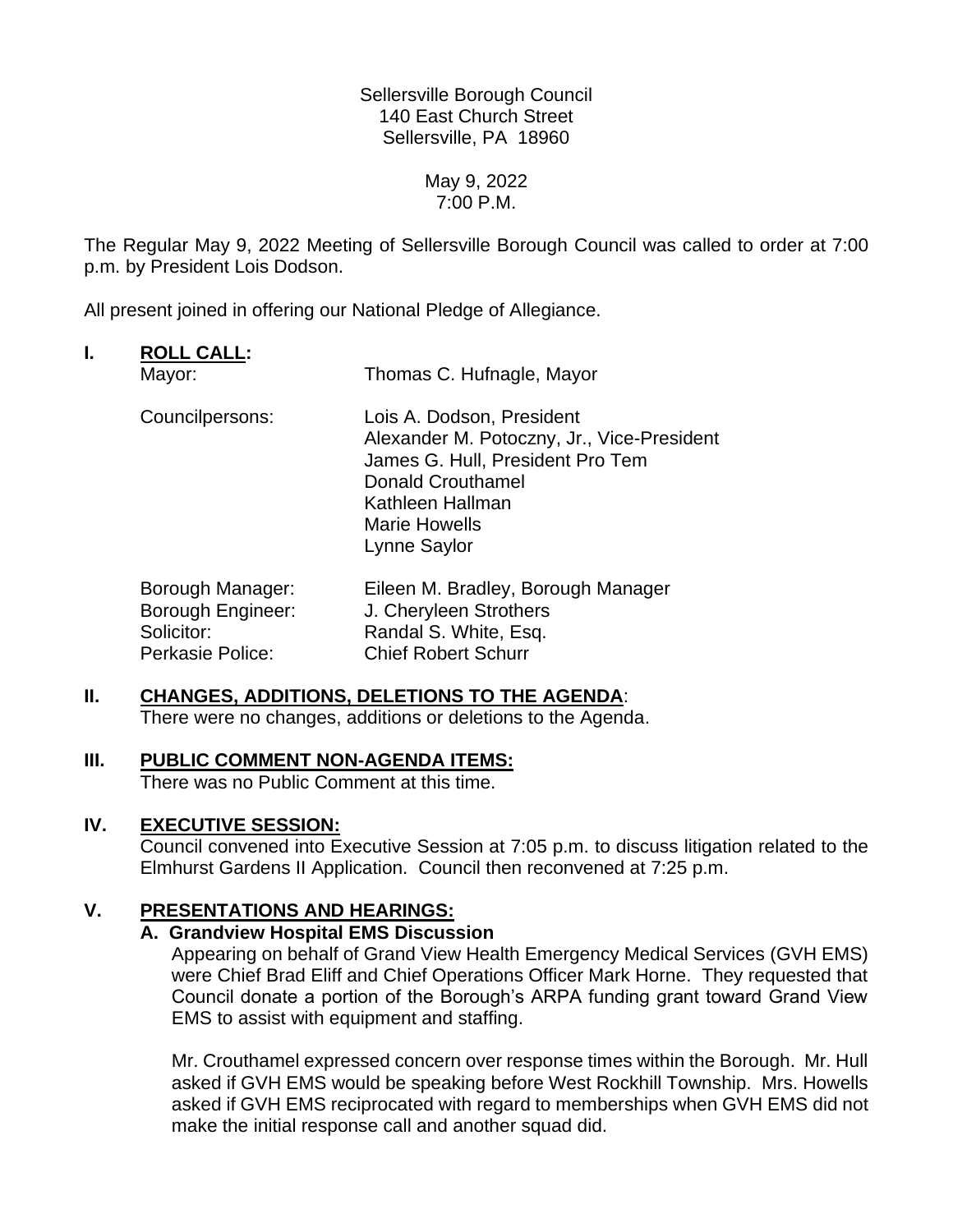Mr. Eliff stated that Bucks County Emergency Health did not account for transports when calculating response times. GVH EMS had appeared before Perkasie Borough and was working on scheduling meetings with the Rockhills. GVH did reciprocate membership with other community ambulances in the area.

Ms. Dodson thanked the EMS representatives for coming.

## **VI. DEVELOPER ITEMS:**

#### **A. Elmhurst Gardens II**

Having deliberated in Executive Session on the subject application, Ms. Dodson called for a motion.

**A motion was made by Mrs. Howells and seconded by Mrs. Hallman, to deny tentative approval of the Planned Residential Development known as Elmhurst Gardens II; and to authorize execution by Borough Officials of the written decision of same. The motion carried unanimously.**

#### **B. Sellersville Tract Sketch Plan**

Appearing for the Applicant, Sellersville Acquisitions, was Mr. Bob White and Mr. Ron Monkres, P.E. of Gilmore and Associates. The Plan consisted of 9.045 acres on four parcels near N. Main Street and Twelfth Street in the NC-Neighborhood Commercial Zoning District.

The Applicant planned 42 lots including two twins, 33 townhouses, 2.35 acres of future commercial space, two open space lots of 2.16 acres and four common area lots, served by public sewer and water. The lot is the site of a former Gauge/Ametek facility that was presently owned by the Bucks County Redevelopment Authority (BCRDA) and was the subject of prior and current environmental cleanup on approximately five acres.

Mr. Monkres noted that a contract for cleanup of the property was presently out for bid through the BCRDA. The Applicant had attempted to preserve all areas of wetlands and additional testing would be required. There were single garages and a storage area in each townhome to allow for three on-lot parking spots per unit, with additional street parking as extra. This complied with both zoning and subdivision ordinances.

Ms. Saylor asked what the square footage per unit would be. Mr. White responded that the twins would be 3,800 s.f. of living space with one or two bedrooms. Townhomes would range from 1,900 to 2,300 s.f. There were no plans to date to develop the commercial area.

The paper street known as Undine Avenue was proposed to be 32 feet wide and offered for dedication to the Borough. Mr. White presented several sample elevation exhibits the Applicant was considering.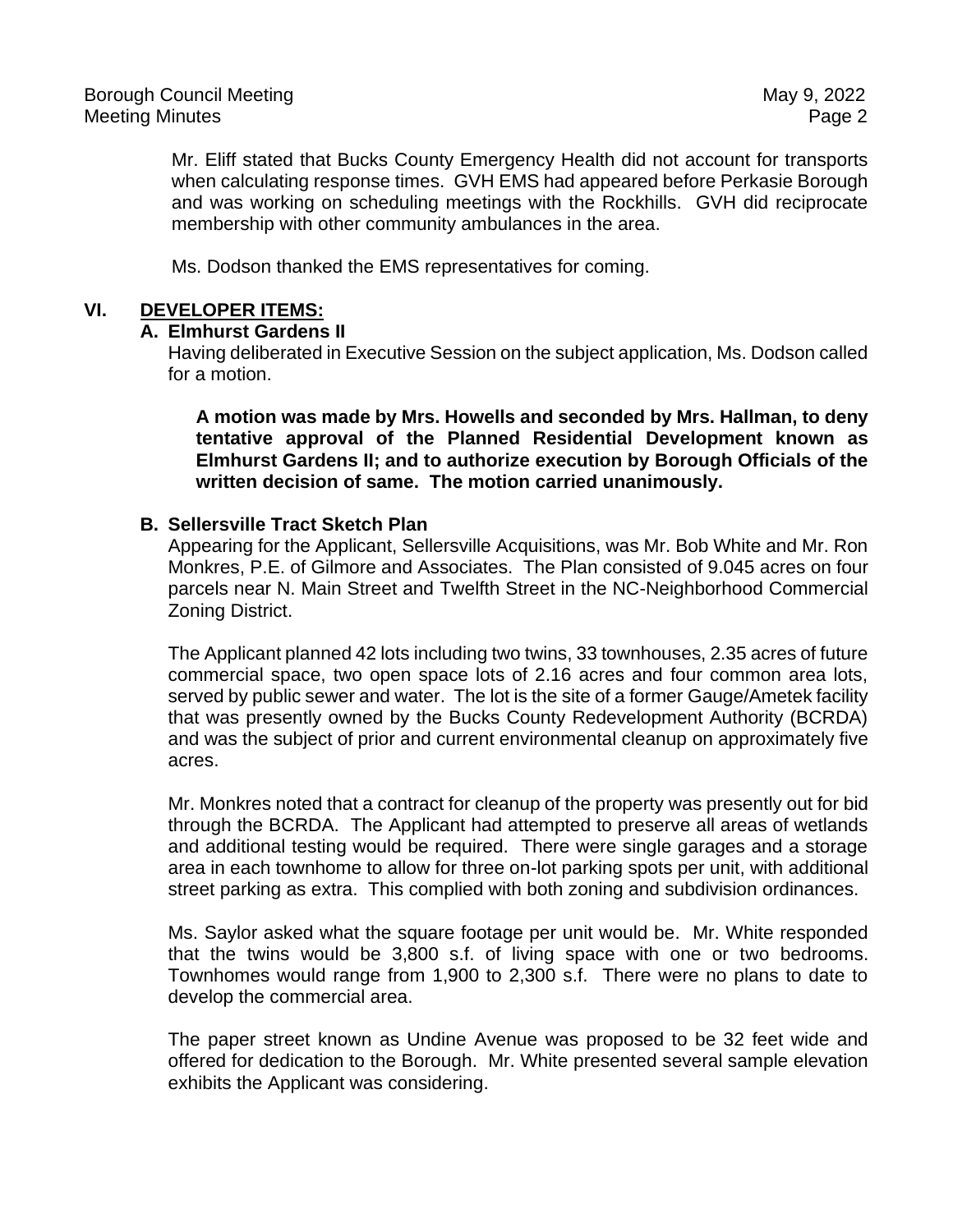Ms. Strothers asked if the Applicant would assist the Borough in their plans to improve the riparian areas of the two streams located within the project as part of DEP MS4 requirements. Mr. White stated that they would be happy to assist in any way possible. Mr. Monkres added that there would be substantial trees planted throughout the project.

Mr. Monkres noted that there were areas of steep slopes that presented an issue, although those areas appear to have been man-made during the prior environmental cleanup of the site.

# **VII. BOROUGH BUSINESS ITEMS:**

## **A. CONSENT CALENDAR:**

- 1. Minutes of April 11, 2022 Council Meeting
- 2. March 2022 Treasurer's Reports: See Treasurer's Report on file.
- 3. March 2022 Tax Collector's Reports: See Tax Collector's Report on file.
- 4. March 2022 Mayor Hufnagle's Report: See PPD Report on file.
- 5. March 2022 Reports from Operating Departments:
- 6. March 2022 Solicitor's Report: See Solicitor's Report on file.
- 7. March 2022 Engineer's Report: No Report Received.
- 8. March 2022 Reports from Commissions and Boards:
	- a. Public Management Committee Minutes of 04/25/22
	- b. Parks and Recreation Board Minutes of 04/05/22
	- c. Planning Commission Minutes of 04/18/22
	- d. Zoning Hearing Board: No business.
	- e. Emergency Management Agency: No business.
	- f. Sellersville Industrial Development Authority Minutes of 04/18/22

Chief Schurr noted that a speed study had been performed along Hughes Avenue from April 23 through May 2, 2022. Average speed was 22 miles per hour and only two vehicles qualified as citable for speeding, which is less than 1%. Chief added that the Department was working on a study for Pine Street at the present time.

Mr. Crouthamel asked if it could be determined in which direction vehicles were traveling. Chief churr stated that the full report would reveal that. He added that the Department and management would come up with an effective means of traffic control.

## **A motion was made by Mr. Potoczny and seconded by Mrs. Howells, to approve the Consent Calendar as presented. The motion carried unanimously.**

#### **B. 2022 Street Resurfacing Program Contract Award**

Ms. Bradley noted that three bids had been received for the 2022 Street Resurfacing Program, with GoreCon, Inc. of Chalfont, PA the apparent low bidder at \$359,307.49. Streets to be paved included: Franklin Avenue, Twelfth Street, Jefferson Drive,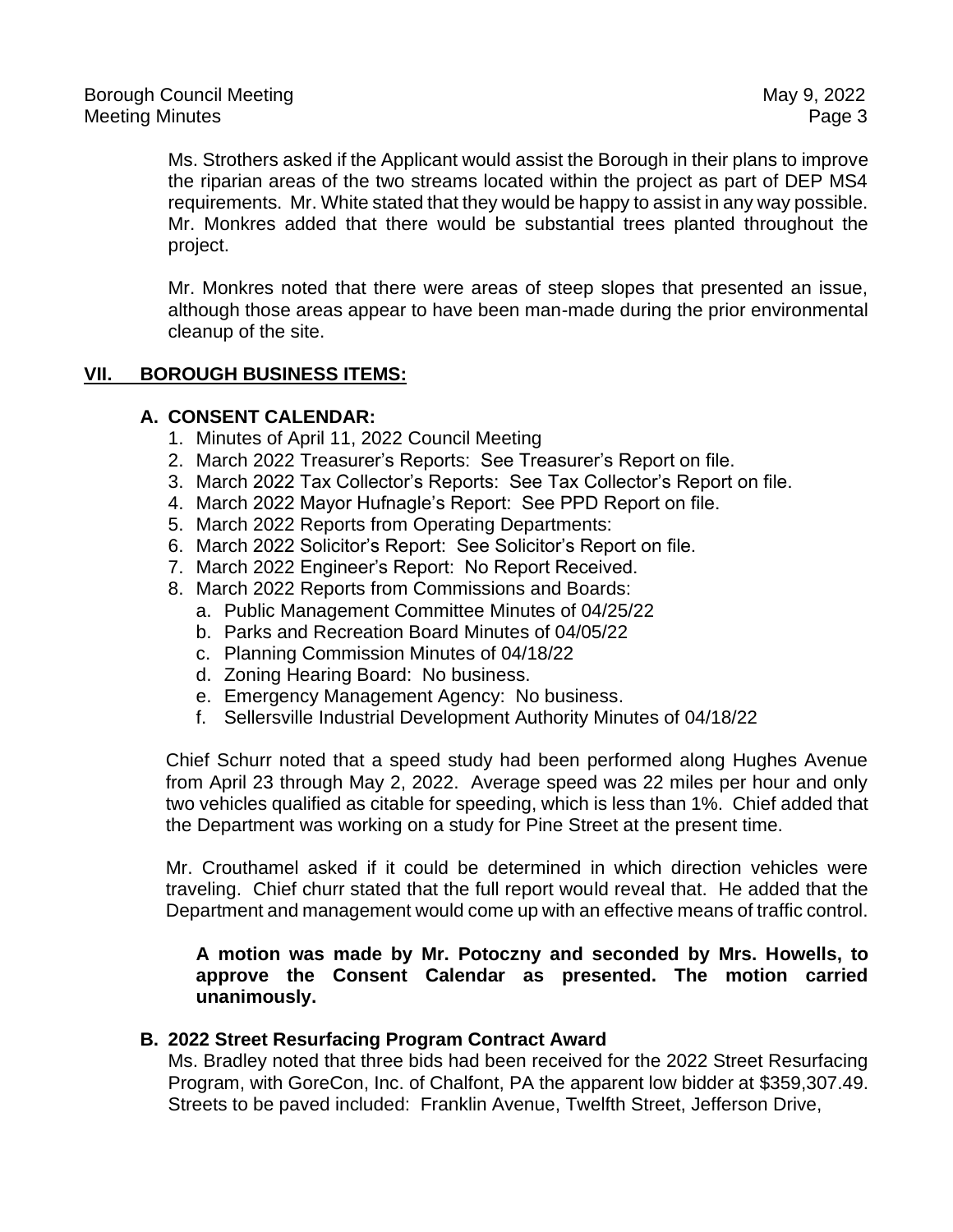Adams Way, Clipper Way, Hillcrest Place, Hickory Lane, Winard Avenue, and the Noble Street Alley.

**A motion was made by Mrs. Howells and seconded by Mr. Hull, to award the 2022 Street Resurfacing Program contract to GoreCon, Inc. of Chalfont, PA for \$359,307.49. The motion carried unanimously.**

## **C. ADA Ramp Installation Contract Award**

Ms. Bradley noted that five bids had been received for the 2022 ADA Curb Ramp Replacement Program, with Ettore Ventresca & Sons, Inc. of Warrington, PA the apparent low bidder at \$342,635.00. Ramps to be replaced included: one at Jefferson Drive and Franklin Avenue; four at Adams Way and Jefferson Drive; and four at Hickory Lane, Peabody Court and Portsmouth Court.

**A motion was made by Mr. Crouthamel and seconded by Mrs. Hallman, to award the 2022 ADA Ramp Installation contract to Ettore Ventresca & Sons, Inc. of Warrington, PA for \$342,635.00. The motion carried unanimously.**

## **D. Lake Lenape Park Trail Rehabilitation Contract Award**

Ms. Bradley noted that five bids had been received for the Lake Lenape Trail Rehabilitation Project, with Associated Paving Contractors, Inc. of Warrington, PA the apparent low bidder at \$347,065.00.

**A motion was made by Mr. Crouthamel and seconded by Mr. Potoczny, to award the Lake Lenape Trail Rehabilitation contract to Associated Paving Contractors, Inc. of Warrington, PA for \$347,065.00. The motion carried unanimously.**

# **VIII. MAYOR, COUNCIL AND STAFF BUSINESS AND COMMENTS:**

#### **E. Police**

Chief Schurr noted that Sgt. Rothrock was scheduled to retire on June 2. The Department was moving ahead with hiring a new officer with hope of appointing late May or early June.

#### **H. Manager**

1. Well House Tree Removal

Ms. Bradley had received quotes for removal of 40 dead trees around Well House Four.

**A motion was made by Mrs. Howells and seconded by Ms. Saylor, to award the tree removal work to Terrene Construction for \$9,100.00. The motion carried unanimously.**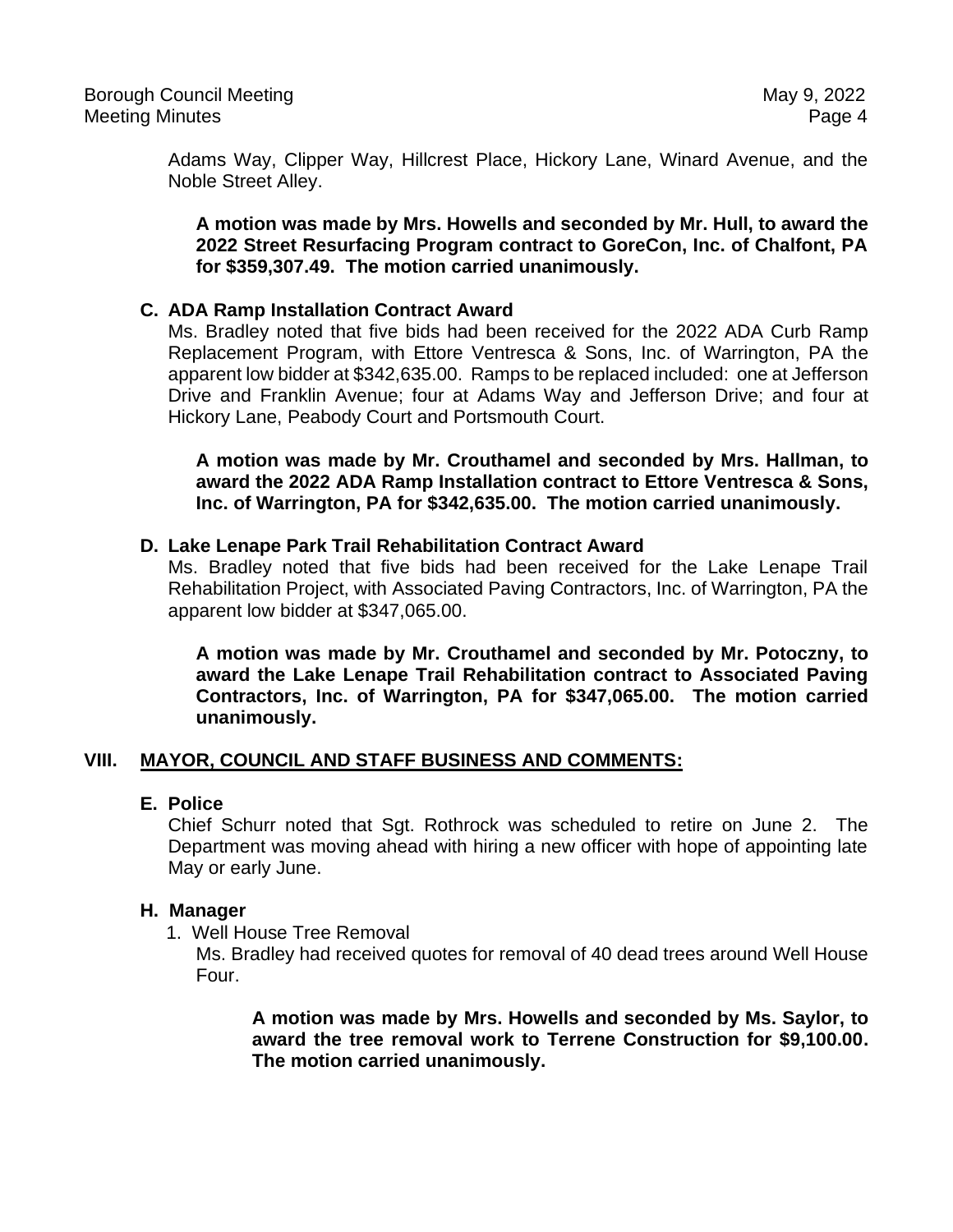2. Authorization to Advertise for Ninth Street Culvert Repair Bids Ms. Bradley stated that the engineering design work for repairs to the Ninth Street Culvert had been completed and the project was ready to go out for bids.

# **A motion was made by Mr. Potoczny and seconded by Mr. Hull, to authorize advertisement for bids to rehabilitate the Ninth Street Culvert. The motion carried unanimously.**

3. Oakwood Terrace (WRT) Sewage Facilities Planning Module

Ms. Bradley noted that the Sewage Facilities Planning Module for the Oakwood Terrace Project in West Rockhill Township had been reviewed and was acceptable for conveyance through the Borough sewer system.

# **A motion was made by Mr. Potoczny and seconded by Mr. Hull, to authorize execution of the Oakwood Terrace Sewage Facilities Planning Module. The motion carried unanimously.**

4. Cancellation of May 23, 2022 PMC Meeting

Ms. Bradley noted that the entire Council would be attending the Pennsylvania State Association of Boroughs Annual Conference in Hershey, PA May 22 through 25, 2022. It was her recommendation to cancel the May 23 Meeting.

# **A motion was made by Mr. Hull and seconded by Mrs. Hallman, to cancel the regularly scheduled Council Meeting of May 23, 2022.**

# **IX. OTHER BUSINESS:**

Mrs. Hallman noted that the Sellersville Senior Apartments sponsored an Open House during the period that all of Council would be in Hershey for a conference. Would Ms. Bradley request another tour date?

Mrs. Hallman also stated that the Holiday House benefit at J.T. Bankers would be canceled as the pool would not open for the 2022 season.

Mrs. Hallman added that the Park and Recreation Board would hold their annual Find the Fairy Doors Event on Saturday at 1:00 p.m., followed by planting wildflowers.

Mr. Hull stated that there would be a community shred event at the Pennridge Senior Center in Silverdale on Friday from 10:00 a.m. to 2:00 p.m.

# **X. PUBLIC COMMENT:**

There was no public comment at this time.

# **XI. AUTHORIZATION FOR PAYMENT OF INVOICES:**

The monthly invoices were presented for payment authorization, with General and Sewer Fund Check Numbers 30047 through 30102 totaling \$415,152.08.